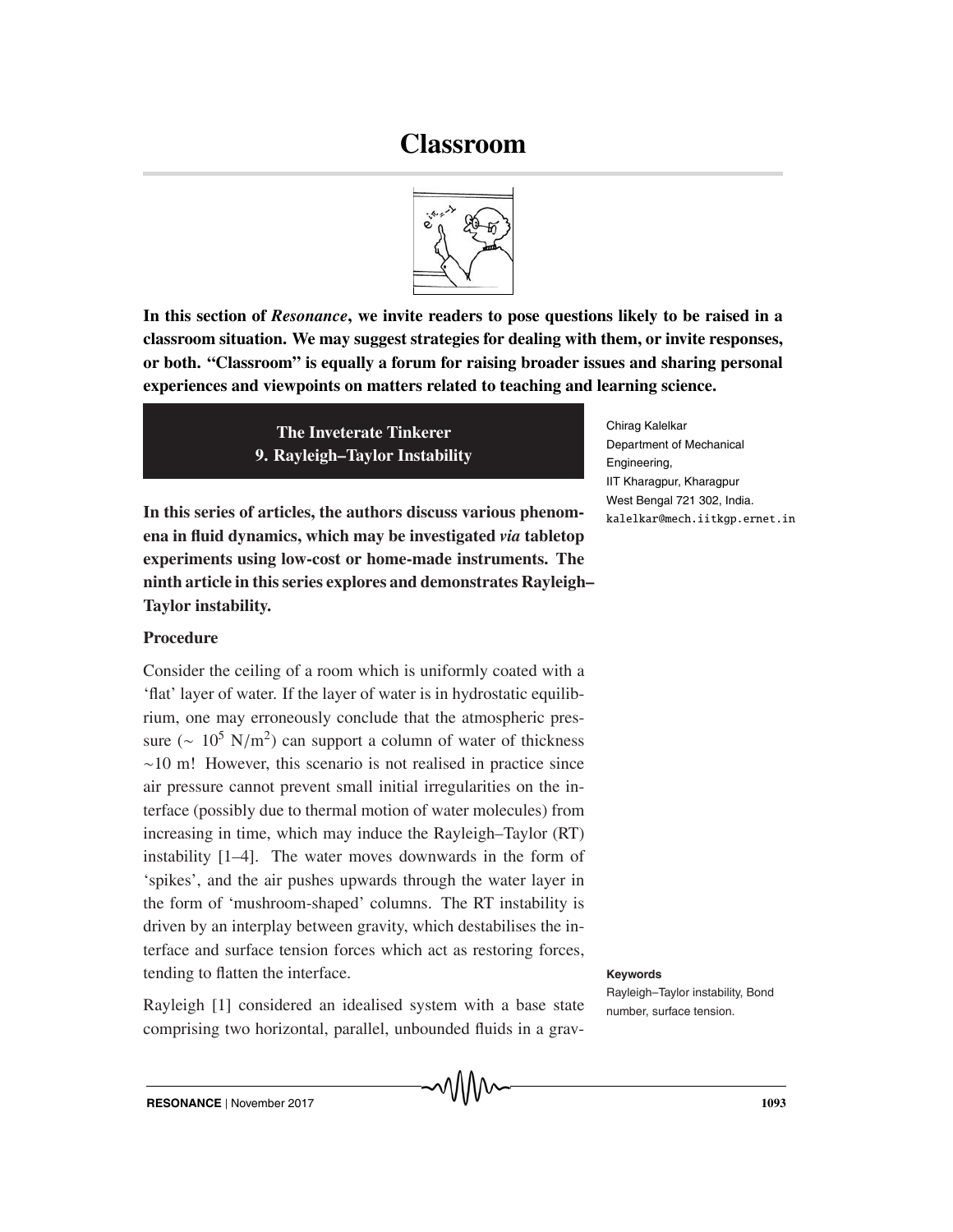of the gravitational force (per unit volume) and the difference in pressure across the curved fluid interface.

Bond number is a ratio itational field, which are inviscid, incompressible, and immiscible. The upper fluid is denser than the fluid below the interface. If the base state of the fluids are subject to infinitesimal perturbations, the interface is unstable for perturbation wavelengths which are larger than  $2\pi$  times a certain length scale which is defined below. The relevant dimensionless quantity is the Bond number (*Bo*), which is a ratio of the gravitational force (per unit volume) and the difference in pressure across the curved fluid interface, defined as:

$$
Bo \equiv \frac{\Delta \rho g L^2}{\gamma} \, .
$$

Here,  $\Delta \rho$  is the difference in densities of the two fluids, *g* is the acceleration due to gravity, *L* is a relevant length scale for the fluids, and  $\gamma$  is the interfacial tension between the liquids. For  $Bo = 1$ , one obtains the capillary length:

$$
L = L_{\rm c} \equiv \sqrt{\gamma/(\Delta \rho g)},
$$

which has a value of 2.7 mm for an air-water interface. Perturbation wavelengths shorter than  $2\pi L_c$  are stabilised by surface tension forces. On considering the effects of viscosity, the range of unstable wavelengths is found to remain unchanged. Taylor [2] generalised Rayleigh's argument to include systems wherein, both superposed fluids are accelerated perpendicular to their interface. For the occurrence of RT instability, the acceleration relative to gravity must be directed from the less dense fluid to the more dense fluid (see [5] for an experimental realisation). For an axisymmetric interface, the interface exhibits a coronet-like pattern. However, the formation of such patterns is a consequence of finite perturbation of the interface, a situation which was not considered by Rayleigh and Taylor.

A vivid demonstration of the RT instability may be obtained *via* the following experiment:

A glass aquarium  $(45 \times 45 \times 20 \text{ cm}^3)$  was filled with 6 L of water (dyed with blue ink) and a similar volume of heptane. Heptane has a lower density and interfacial tension (with respect to air) as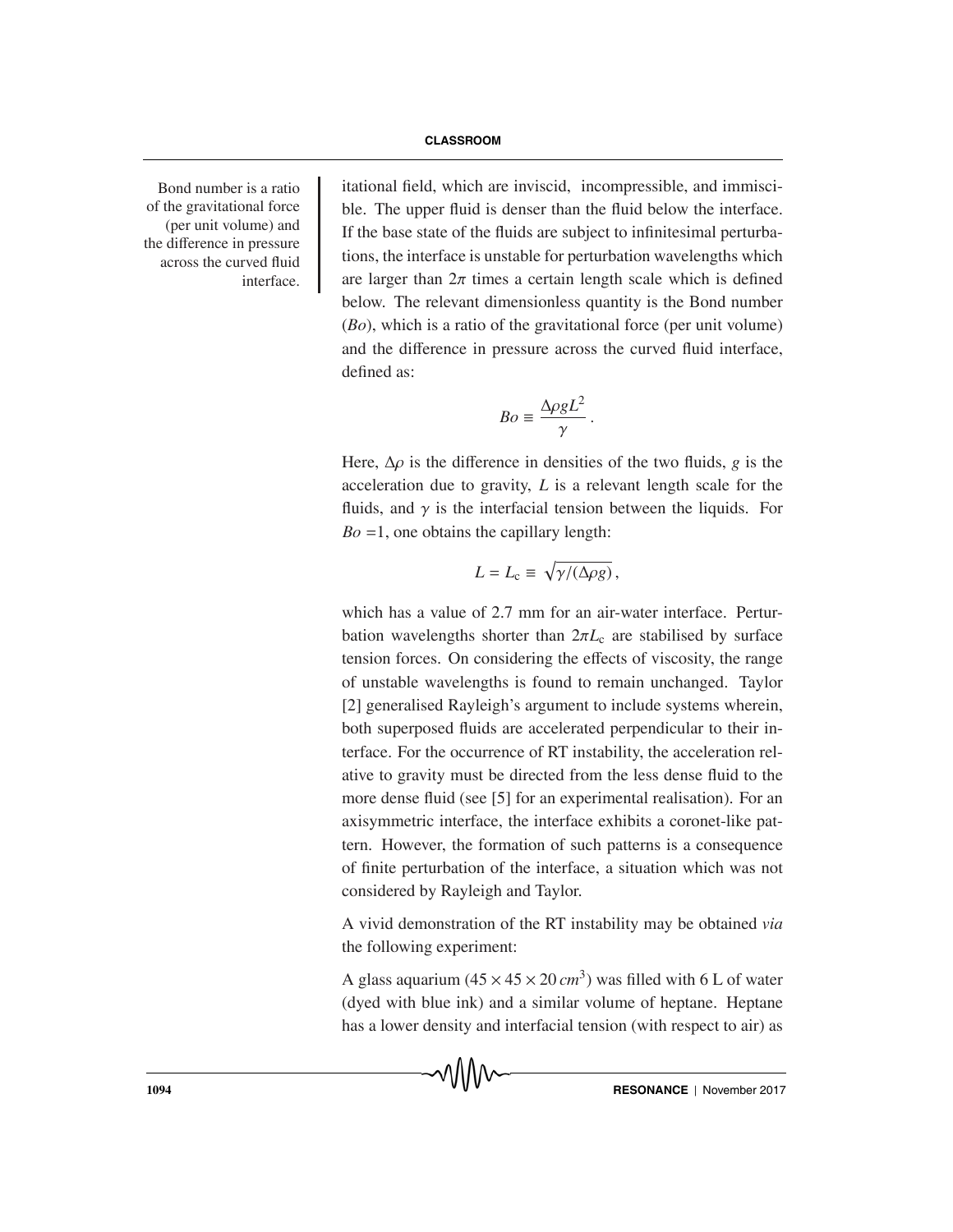compared to water. A test tube is lowered horizontally into the  $\parallel$  A water drop impacting water layer, with the inlet closed by pressing against the thumb. When the test tube is fully submerged within the water layer, we allow water to enter the test tube by removing the thumb. The test tube is then rotated into a vertical position with the inlet supported at the bottom of the aquarium. If the test tube is lifted to the heptane layer, the water in the test tube does not fall out despite the higher density of water *vis*-*a*-*vis* heptane ! The water remains inside the test tube if the test tube is shaken. However, if the test tube is lifted further, the water pours out as soon as the inlet breaches the air-heptane interface. See the video:

### [youtube.com/watch?v=kT\\_sMVVzlXE](youtube.com/watch?v=kT_sMVVzlXE)

A remarkably simple experiment may be used to demonstrate the RT instability:

Pour a thin layer of silicone oil on a glass petri dish placed on black paper. After the oil layer comes to rest, turn the petri dish upside down. The oil layer exhibits periodic fingering patterns. A detailed analysis of the experiment may be found in [6]. See the video: youtube.com/watch?v=iMW0sAKgMqM

### **Suggestions for Further Work**

### **1.** *Water Drop and a Plastic Tube Impacting a Pool of Water*

A water drop impacting a shallow pool of water in a petri dish shows quite clearly, the sequence of events which lead to the formation of spikes and mushroom-shaped irregularities. See *Figure* 1 and a video filmed with a high-speed camera (Phantom M110) and macro lens, backlit using an LED light source: <youtube.com/watch?v=-PpMRUkGL7Y>

The conical bottom of a 15 ml plastic centrifuge tube was cut off using a knife and the tube was filled with epoxy adhesive (M-Seal, Pidilite). The tube was dropped vertically onto a pool of water, and the impact filmed using a high-speed camera. The water sheath thrown upwards upon impact also exhibits a coronetlike pattern. See *Figure* 2 and the video:

<youtube.com/watch?v=M1Fiq7s8vs4>

a shallow pool of water in a petri dish shows quite clearly, the sequence of events which lead to the formation of spikes and mushroom-shaped irregularities.







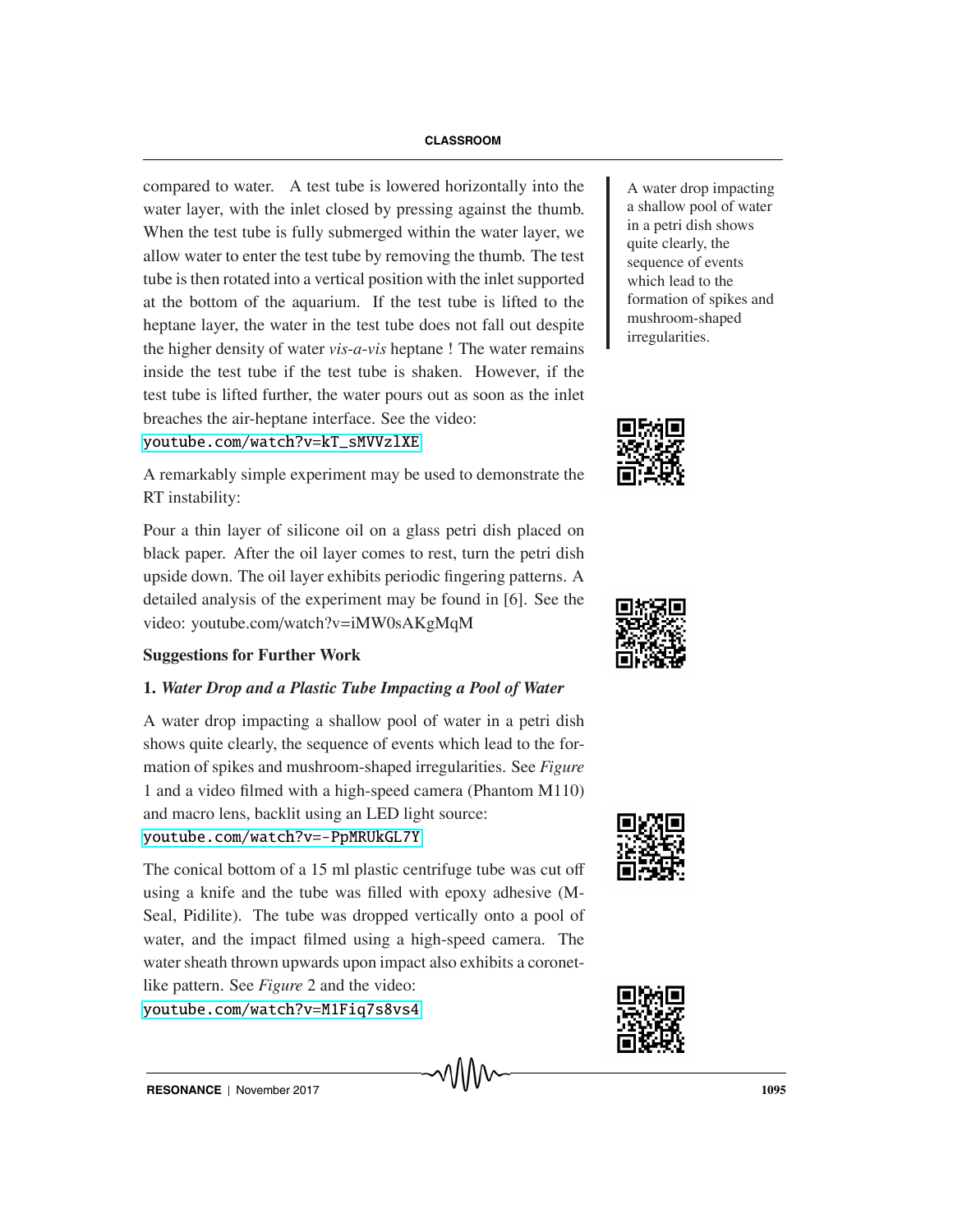**Figure 1.** Water drop impacting a pool of water. Note the coronet-shaped interface.



**Figure 2.** A plastic cylinder impacting a pool of water. The sheath of water thrown upwards is shaped like a coronet.



# **2.** *Water Drop Impacting a Cylindrical Lens*

A cylindrical glass lens (diameter  $= 0.5$  cm, height  $= 1$  cm) was stuck onto a glass tray using double-sided tape. A drop of water was made to impact the top of the lens from a height of ∼30 cm. Upon impact, the water drop expands radially, forming a sheet with a coronet-like pattern, which disintegrates into smaller droplets. See *Figure* 3 and the video:

<youtube.com/watch?v=r0Bnpnv-1p0>